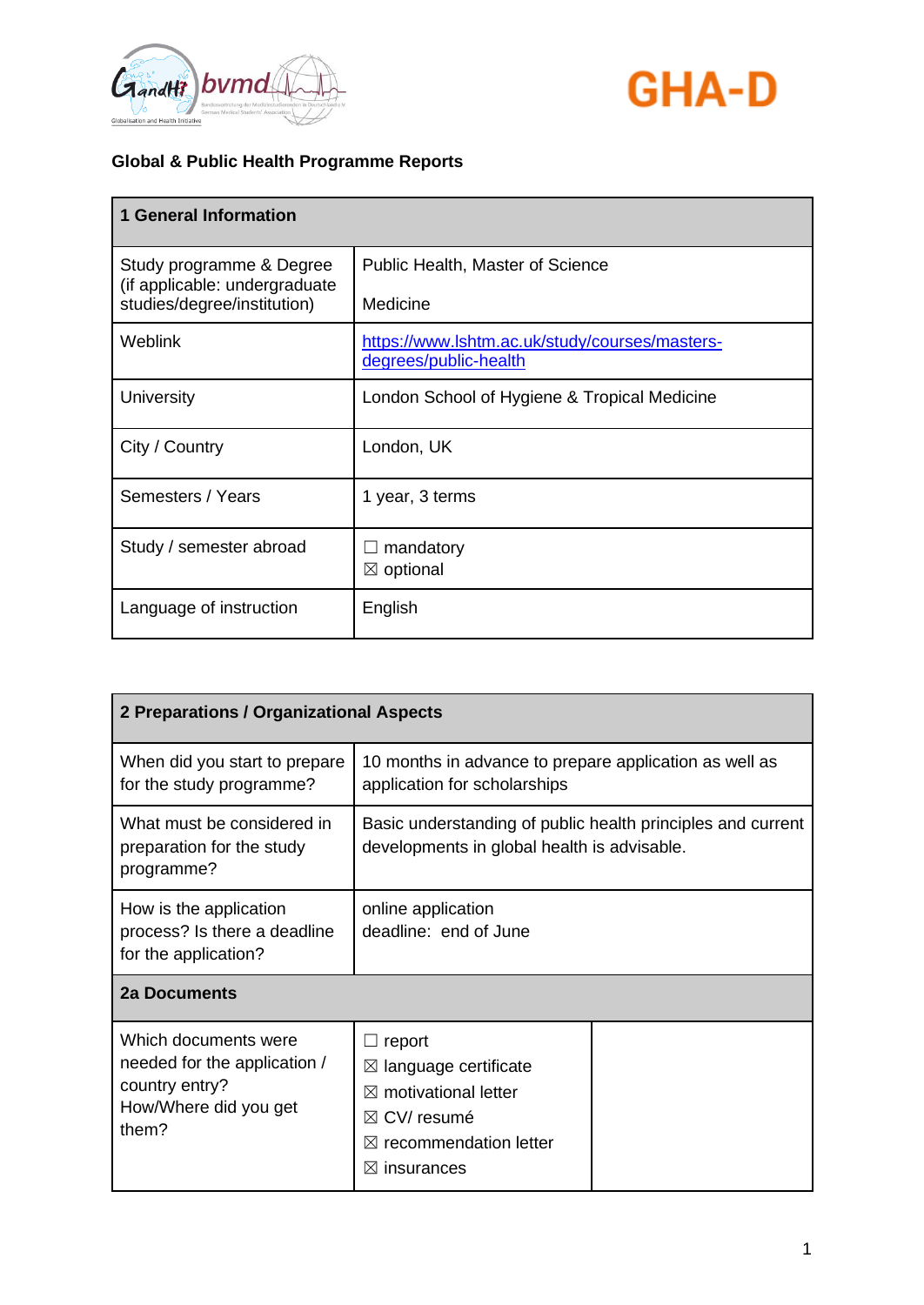



|                                                                                                                                                                                                                                          | ⊟ visa<br>$\Box$ vaccines                                                                                       |  |
|------------------------------------------------------------------------------------------------------------------------------------------------------------------------------------------------------------------------------------------|-----------------------------------------------------------------------------------------------------------------|--|
| <b>2b Financial Aspects</b>                                                                                                                                                                                                              |                                                                                                                 |  |
| Are there costs related to the<br>study programme?<br>How much are they?                                                                                                                                                                 | semester contribution<br>$\boxtimes$ tuition fee<br>enrolment fee<br>ΙI<br>$\boxtimes$ others (application fee) |  |
| How do you finance your<br>study programme (abroad)?                                                                                                                                                                                     | scholarship                                                                                                     |  |
| Do you get financial support?<br>(e.g. scholarship, BAföG,<br>$etc.$ )<br>From which institution do<br>you get the financial<br>support?<br>How much do you get<br>(optional)?<br>Do you have any tips /<br>experiences for application? | yes, DAAD (German Academic Exchange Service)<br>paid for tuition fee (partly) and living costs                  |  |
| Do you have insights into<br>jobs for students?                                                                                                                                                                                          | some student jobs are directly offered by the university                                                        |  |
| How would you rate the cost<br>of living in your city (in<br>comparison to specific cities<br>in your country?)                                                                                                                          | high                                                                                                            |  |
| Based on your experience,<br>how much should someone<br>calculate for accommodation/<br>food/ public transportation/<br>wifi?                                                                                                            |                                                                                                                 |  |
| Are there other costs that<br>need to be considered?<br>(e.g., vaccinations,<br>insurances, visa, travel costs)                                                                                                                          |                                                                                                                 |  |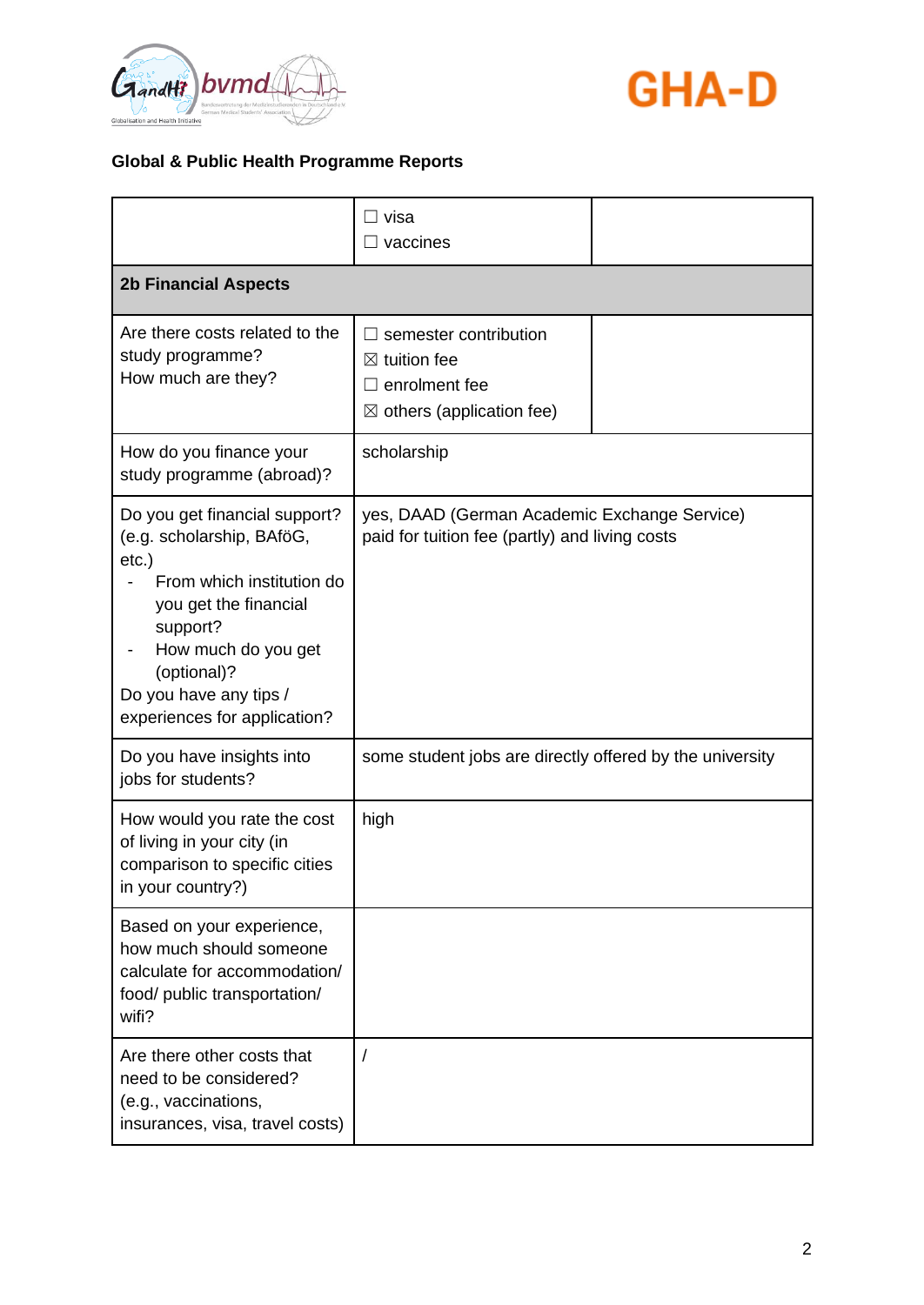



| 3 Studying                                                                                                                                                                                     |                                                                                                                                                                                                                                                                                                                                                                                                                                                                                                                                                                                             |
|------------------------------------------------------------------------------------------------------------------------------------------------------------------------------------------------|---------------------------------------------------------------------------------------------------------------------------------------------------------------------------------------------------------------------------------------------------------------------------------------------------------------------------------------------------------------------------------------------------------------------------------------------------------------------------------------------------------------------------------------------------------------------------------------------|
| Why did you decide to study<br>at that university?<br>What appealed to you<br>most?<br>What does it offer what<br>others don't?                                                                | Possibility to intercalate<br>$\qquad \qquad \blacksquare$<br>Variety of classes offered<br>Location<br>$\qquad \qquad \blacksquare$<br>Teaching by world leading experts<br>One year program<br>Good reputation                                                                                                                                                                                                                                                                                                                                                                            |
| Which modules did you take?<br>(brief overview)<br>Which modules did you like/<br>were special at that<br>university?                                                                          | <b>Basic Epidemiology</b><br>$\overline{\phantom{a}}$<br>Basic Statistics for Public Health & Policy<br><b>Issues in Public Health</b><br><b>Principles of Social Research</b><br><b>Foundations for Health Promotion</b><br>$\overline{\phantom{a}}$<br>Foundations for Health Promotion<br>$\overline{\phantom{a}}$<br><b>Medical Anthropology</b><br><b>Health Care Evaluation</b><br>Epi and control of Infectious Diseases<br>Principles and Practice of Public Health<br>I specifically enjoyed Medical Anthropology, Epi and<br>Control of Infectious Diseases and Health Promotion. |
| How would you rate the<br>workload/ amount of self-<br>studying/ group work, etc.?<br>How were the lecturers/<br>teaching style? What was<br>new for you? What did you<br>have to get used to? | High workload, daily self-studying after classes, group<br>work depended on classes<br>Compared to medical studies where I was coming<br>from, the classes were more based on reflections and<br>group discussions.<br>A lot of background reading necessary, especially for<br>topics you are not familiar with.                                                                                                                                                                                                                                                                           |
| Are there any specialisation<br>areas in your programme?<br>Which did you choose?                                                                                                              | Environment & Health<br><b>Health Economics</b><br><b>Health Promotion</b><br><b>Health Services Management</b><br><b>Health Services Research</b><br><b>Public Health (General stream)</b>                                                                                                                                                                                                                                                                                                                                                                                                 |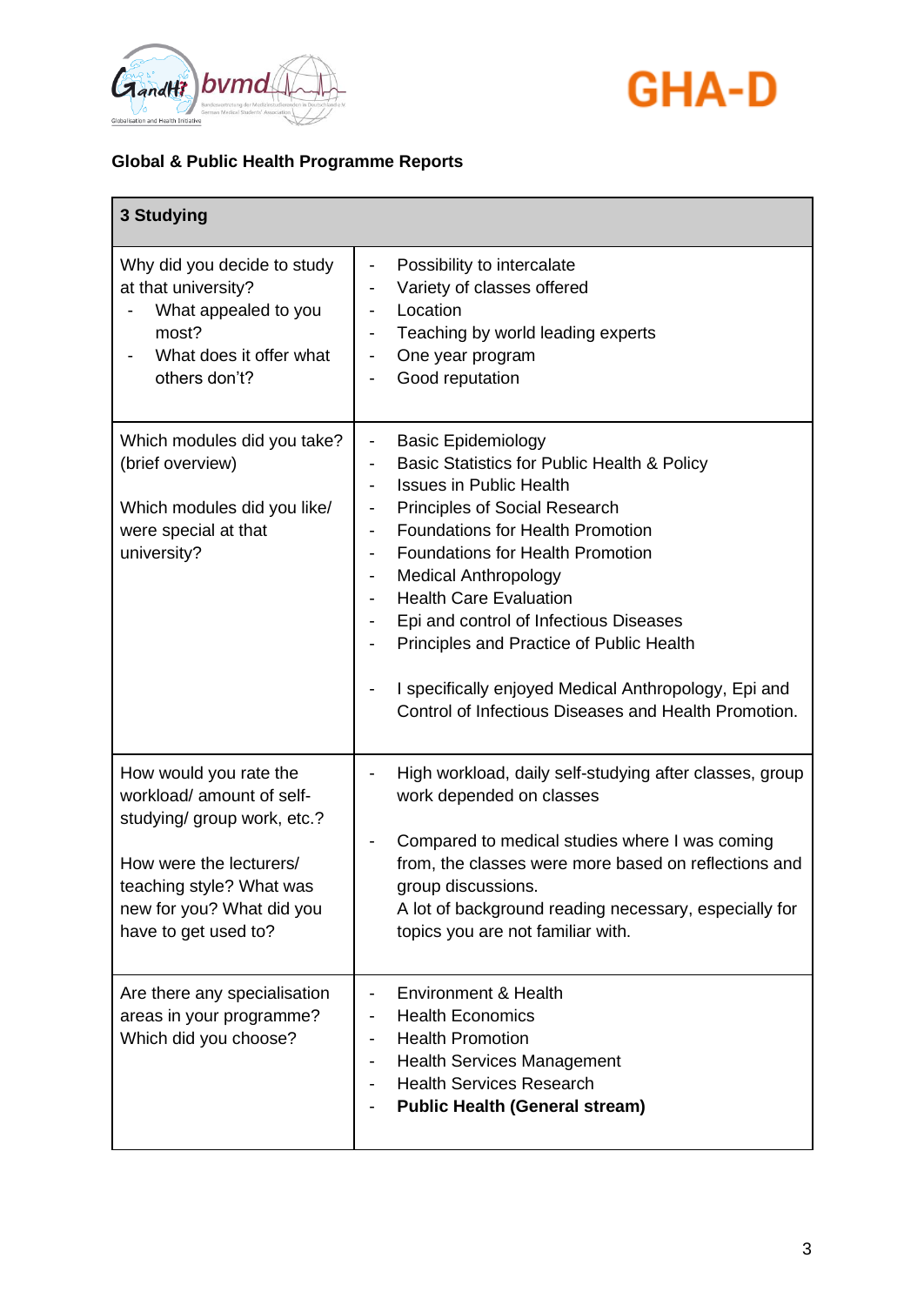



| To which extent were<br>international and global topics<br>discussed/ part of the study<br>programme?<br>Which topics were the most<br>interesting/you liked most? | - | International examples and global topics were present<br>in most courses.<br>I mostly enjoyed anthropological, commercial and<br>social perspectives on global health issues. |
|--------------------------------------------------------------------------------------------------------------------------------------------------------------------|---|-------------------------------------------------------------------------------------------------------------------------------------------------------------------------------|
| Where is the campus<br>located? Is the campus<br>spread throughout the city?<br>Is it easy to arrive?                                                              |   | Central London, two main buildings in walking<br>distance, easy to get to                                                                                                     |

| <b>4 Living</b>                                                                                                                    |                                                                                                                                                                                                                                                                                                               |
|------------------------------------------------------------------------------------------------------------------------------------|---------------------------------------------------------------------------------------------------------------------------------------------------------------------------------------------------------------------------------------------------------------------------------------------------------------|
| Briefly describe your daily life.<br>How is your study-work-life-<br>balance?                                                      | Classes in the morning and afternoon, self-study time<br>in the afternoon, lots of social activities in and around<br>the school mostly.<br>Good work-life-balance and time to enjoy the city                                                                                                                 |
| How do you experience the<br>city/country and people/<br>fellow students? How is the<br>atmosphere?                                | Amazing atmosphere in the school, where everyone<br>is highly motivated to contribute to public/ global<br>health, lots of international students.                                                                                                                                                            |
| What did you learn for<br>yourself personally and<br>culturally?<br>[e.g. an event / situation                                     | People in general are very approachable and helpful.<br>It is very easy to reach out to professors or<br>researchers at the school to ask for advise or just talk<br>about their work.                                                                                                                        |
| which was eye-opening /<br>insightful / enlightening]                                                                              | British food might not be the best, but London offers a<br>great variety of cake shops.                                                                                                                                                                                                                       |
| Do you have any tips for<br>leisure activities?<br>What does someone<br>have to see?<br>Are there college sports<br>at university? | Walking through the parks (esp. Hamstead Heath,<br>Primrose Hill) and along the canal<br>Museums (all free)<br>$\overline{\phantom{a}}$<br>University of London sports classes (I did Swing<br>dancing)<br>Basically, there are tons of free cultural events &<br>sometimes even free food around the campus. |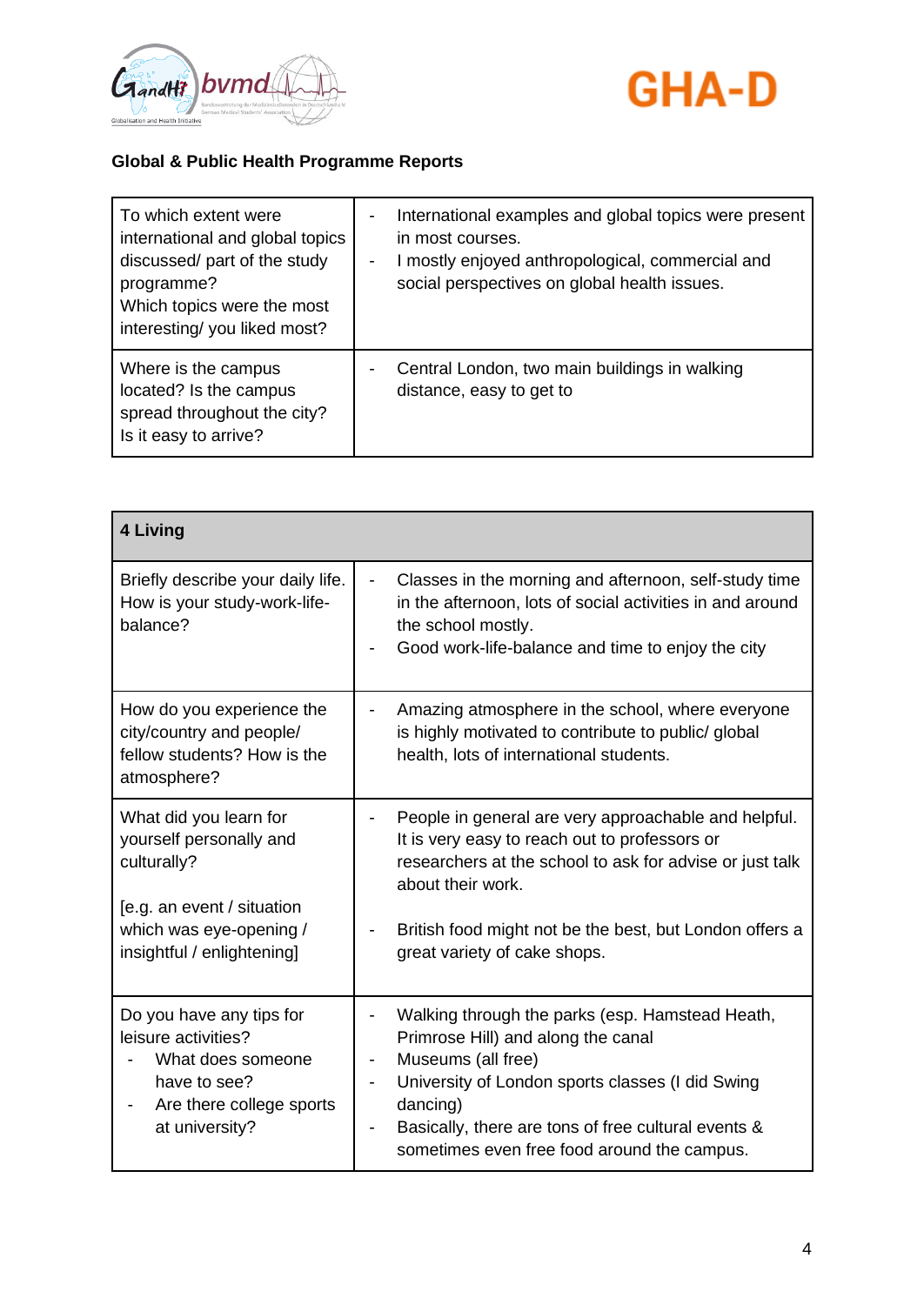



| Are there any student<br>events to connect (e.g.<br>coffee break, etc.)?<br>Are there any (regional)<br>cultural events?                                                             |                                                                                                                                                               |
|--------------------------------------------------------------------------------------------------------------------------------------------------------------------------------------|---------------------------------------------------------------------------------------------------------------------------------------------------------------|
| What do you have to consider<br>about public transport? What<br>is important? What is<br>different?<br>Most used<br>transportation?<br>Are there semester/<br>student tickets?       | Depending on where you live, cycling works great,<br>otherwise metro and bus are my most used modes of<br>transport. It is advisable to get a monthly ticket. |
| What do you need (not) to<br>pack/prepare?<br>What is life-saving in the<br>host city/ country?<br>What do you regret (not)<br>bringing?<br>Do you have any tips for<br>preparation? |                                                                                                                                                               |

| <b>5 Reflection</b>                                         |                                                          |
|-------------------------------------------------------------|----------------------------------------------------------|
| What is your personal                                       | I loved the program. The year in London was eye opening  |
| experience about your study                                 | for me and to a high degree influenced my further career |
| programme? Would you                                        | steps as well as how I see medicine now.                 |
| recommend the study                                         | Coming from quite rigour medical studies, I enjoyed the  |
| programme?                                                  | way of learning which included discussions, group works  |
| What did you especially                                     | and other interactive formats. The course gave me a good |
| like?                                                       | understanding of public health methods but also opened   |
| What did you not like?                                      | my eyes to new topics and challenges.                    |
| How did you experience the                                  | The university environment was very supportive and there |
| organisation and support at                                 | are support persons and psychologists available for      |
| your university?                                            | students.                                                |
| Is there any special support<br>for international students? |                                                          |